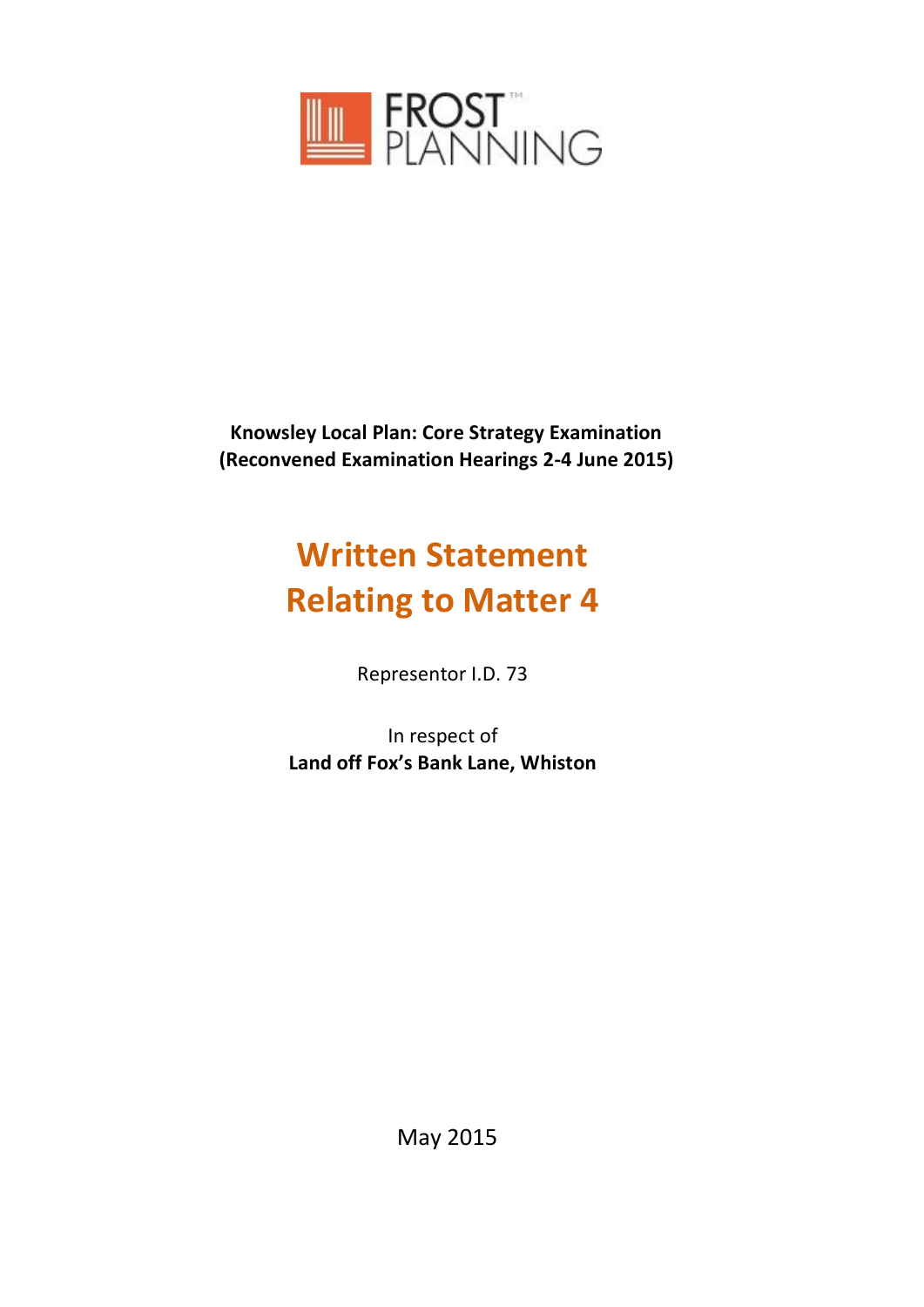# **Contents**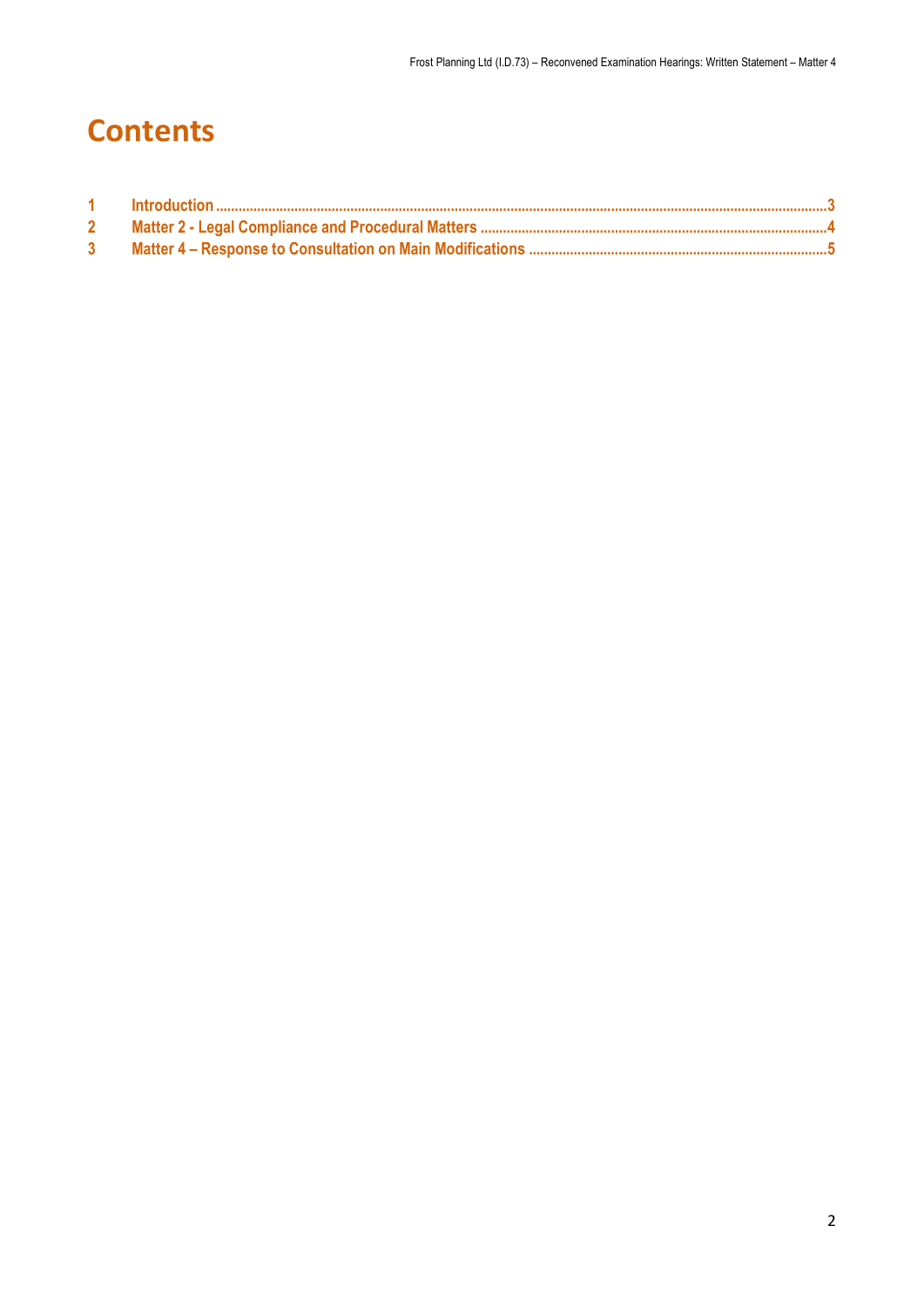## <span id="page-2-0"></span>**1 Introduction**

#### **1.1 Purpose**

This Written Statement has been prepared by Frost Planning Ltd in connection with the Examination of the Knowsley Local Plan Core Strategy ('KLPCS') and the 'Reconvened Examination Hearings' which are due to take place on 2 - 4 June 2015.

This Written Statement principally addresses the Inspector's Matter 4 (New Matters Arising Since July 2014 Hearings) and the specific questions (4.1 – 4.4 inclusive) raised in the Inspector's Agenda.

Frost Planning previously made written representations to the 'Proposed Submission' stage of the KLPCS in 2012 and attended the original hearing examination in 2014. We note from the Inspector's Note (EX39) and the Guidance Note (EX04) that there is no need to repeat arguments previously made as the Inspector will give full weight to written representations made at the Proposed Submission stage and during the initial hearing examination. Therefore, this statement purely addresses the new matters and specific questions set out in the Inspector's Agenda. However, we reserve the right to respond verbally to any additional new matters, questions or evidence raised at the forthcoming hearings.

#### **1.2 References**

This Written Statement relies upon and should be read in conjunction with the documents constituting the 'Examination Library'.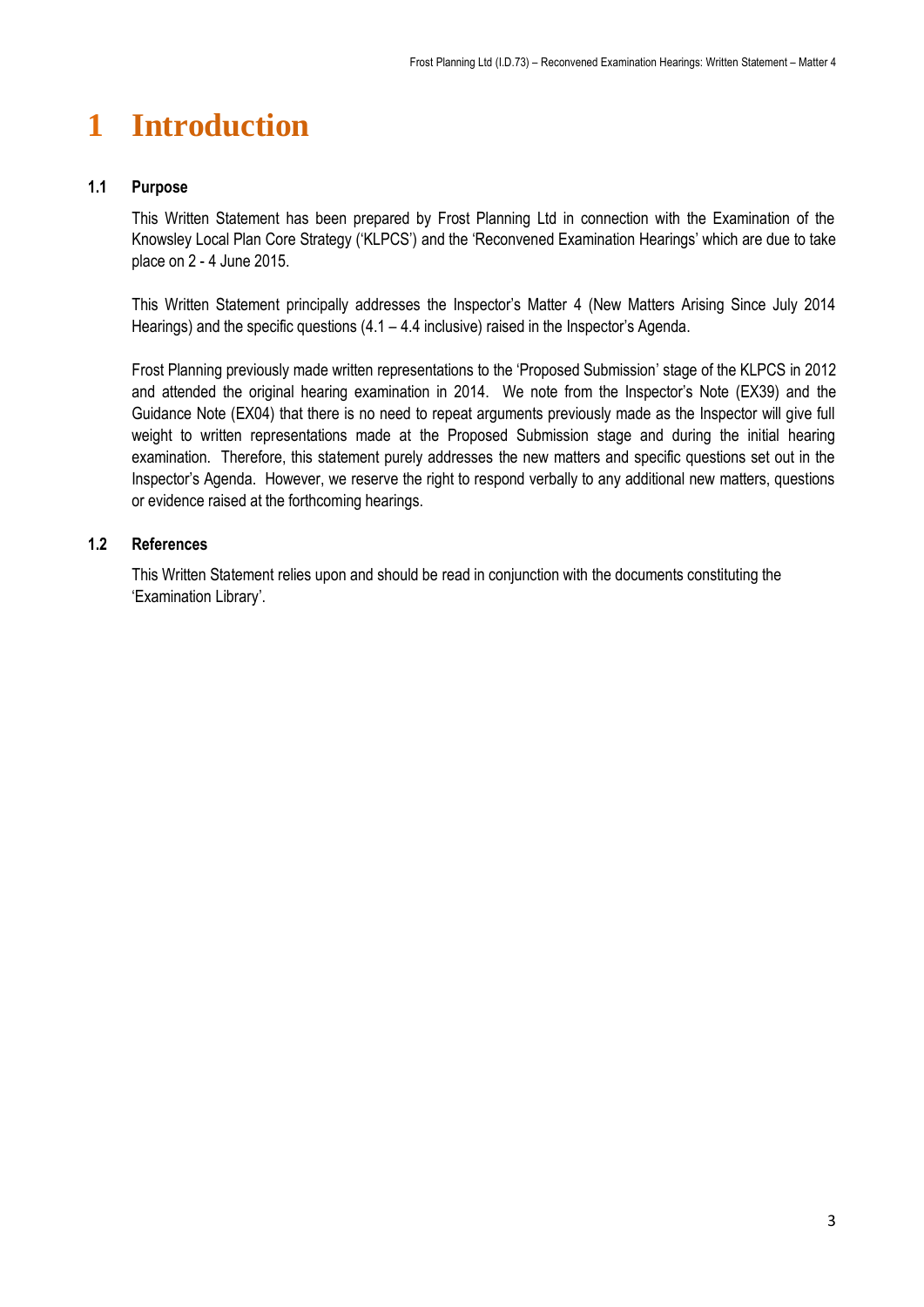### <span id="page-3-0"></span>**2 Matter 2 - Legal Compliance and Procedural Matters**

#### **2.1 Question 2.1**

**Is the Knowsley Local Plan: Core Strategy (KLPCS) in general accordance with the Statement of Community Involvement? Has the KLPCS emerged from an open and transparent process that demonstrates how and why the preferred strategy was selected, in consultation with the public and other stakeholders?**

Frost Planning has no comments to make regarding Matter 2 (Legal Compliance and Procedural Matters) raised by the Inspector other than to note that EX37 (Council Note on Consultation Processes, January 2015) provides a clear account of the community consultation which has been undertaken by the Council at all previous stages of the KLPCS. It demonstrates that they have met and exceeded the statutory requirements.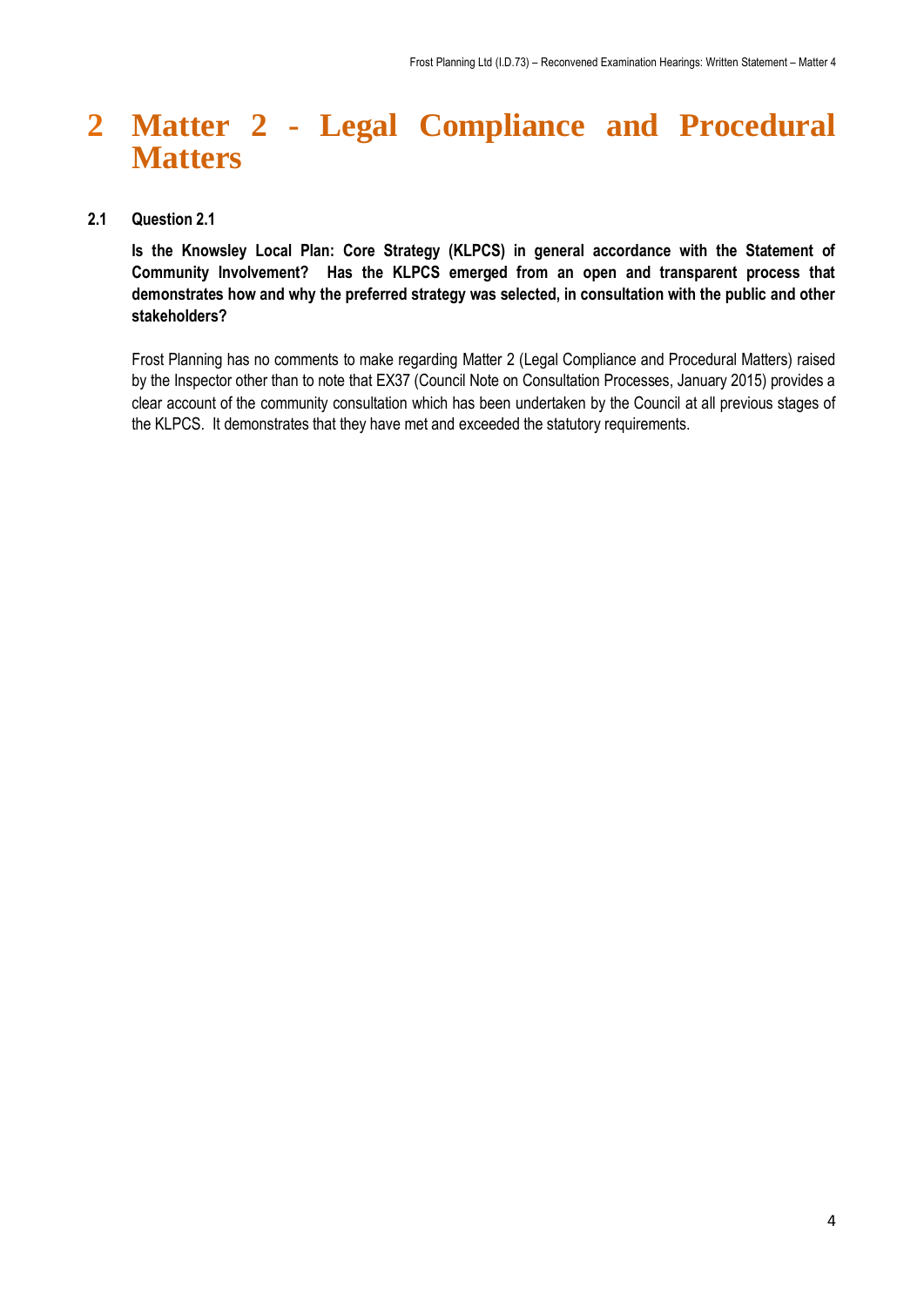### <span id="page-4-0"></span>**3 Matter 4 – Response to Consultation on Main Modifications**

#### **3.1 Question 4.1**

**Having regard to emerging matters including revisions to PPG relating to Green Belt protection, new household projections, evidence of increased densities on certain housing sites, and so on, and in light of recent substantial public opposition, is the proposal to safeguard land at Knowsley Village for housing development beyond the Plan period necessary and does it satisfy the exceptional circumstances test of national policy?** 

No Comment.

#### **3.2 Question 4.2**

**Given the representation submitted by Lord Derby, does the proposal to safeguard land at Knowsley Village for longer term housing development have the full support of the land owner? Is all the land likely to be available for development beyond the Plan period?** 

No Comment.

#### **3.3 Question 4.3**

**Having regard to emerging matters including revisions to PPG relating to Green Belt protection, new household projections, evidence of increased densities on certain housing sites, and so on, and in light of further public opposition, are the proposed SUEs at the following locations justified and consistent with national policy?** 

#### **a) South of Whiston**

For the reasons made clear at the previous hearings in 2014 and set out in our response to Matter 3 to the forthcoming hearings, Frost Planning does not consider the revisions to the PPG relating to Green Belt, new household projections, increased densities, or any other material considerations, override the strong justification for the release of land 'South of Whiston' for residential development. The release of the land from the Green Belt remains consistent with national policy in the national Planning Policy Framework (NPPF) and Planning Practice Guidance (PPG) given the overriding housing, social and economic necessity – i.e. *exceptional circumstances*.

#### **b) South of M62 (employment location)**

No comment.

#### **c) East of Halewood**

No comment.

#### **d) Knowsley Lane, Huyton**

No comment.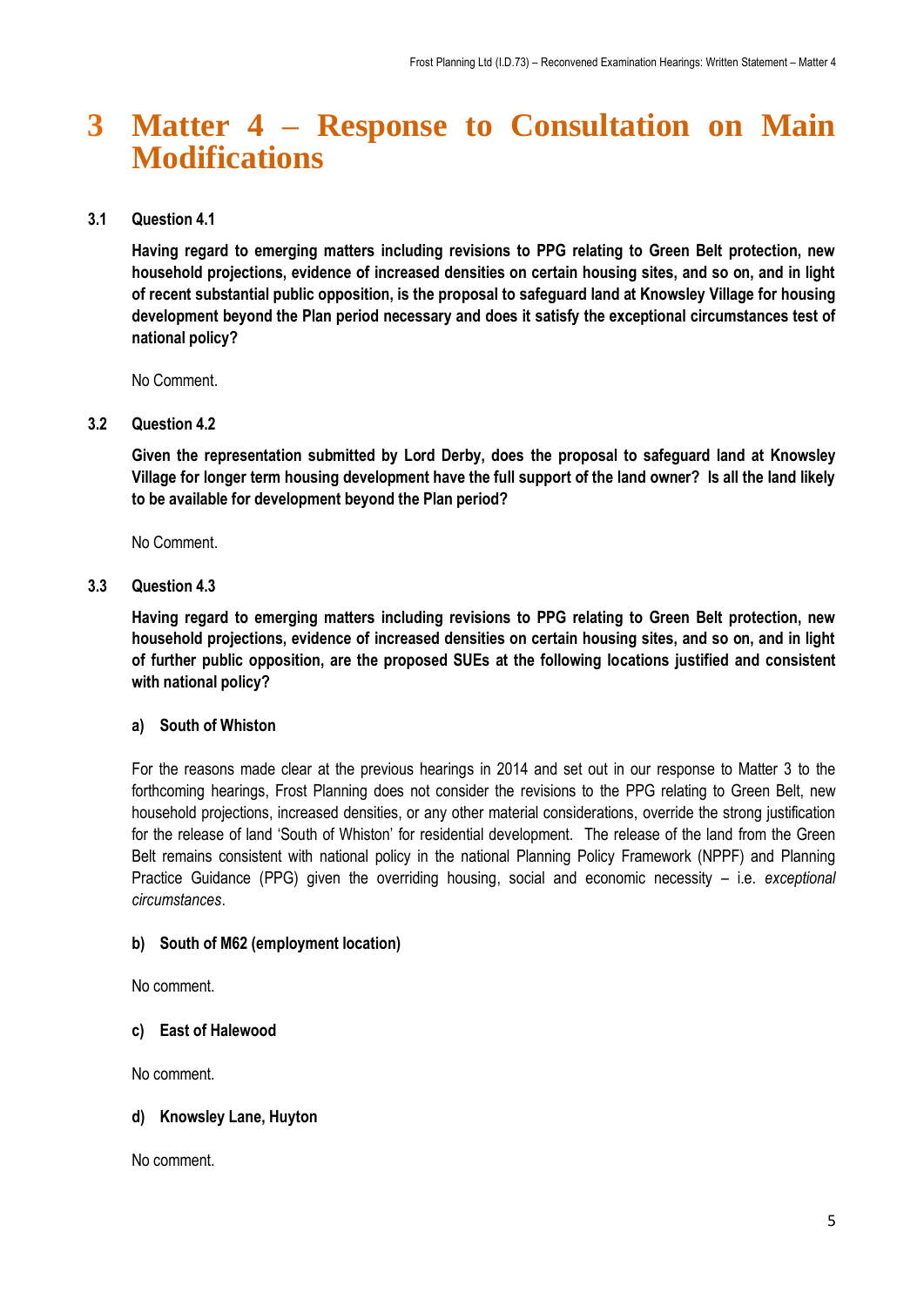#### **e) Edenhurst Avenue, Huyton**

No comment.

#### **f) A58 Prescot**

No comment.

#### **g) Carr Lane, Prescot**

No comment.

#### **3.4 Question 4.4**

#### **Are further adjustments to the wording of the following policies necessary?**

#### **a) SUE 2**

Frost Planning considers the wording of Policy SUE2 (Main Modifications) to be generally acceptable. It provides a suitable policy framework for bringing forward the SUE in a timely, coherent and comprehensive manner.

I would however agree with other parties regarding the terminology used in relation to part 4 of the policy. The current wording may be construed as placing the SPD on a par with the development plan. This would be legally incorrect. To avoid this, Frost Planning considers that the policy should simply require the master plan to accord with Policy SUE2 and have regard to the SPD.

#### **b) SUE 2a-2c**

We welcome the wording provided by the KLPCS (Main Modifications).

Our client intends to work closely with the Council, other landowners and the local community to ensure that any future outline planning application is in accordance with Policy SUE2c and has proper regard to the emerging Supplementary Planning Document (SPD) for the site.

**c) CS 11** 

No comment.

**d) CS 20** 

No comment.

**e) CS 22**

No comment.